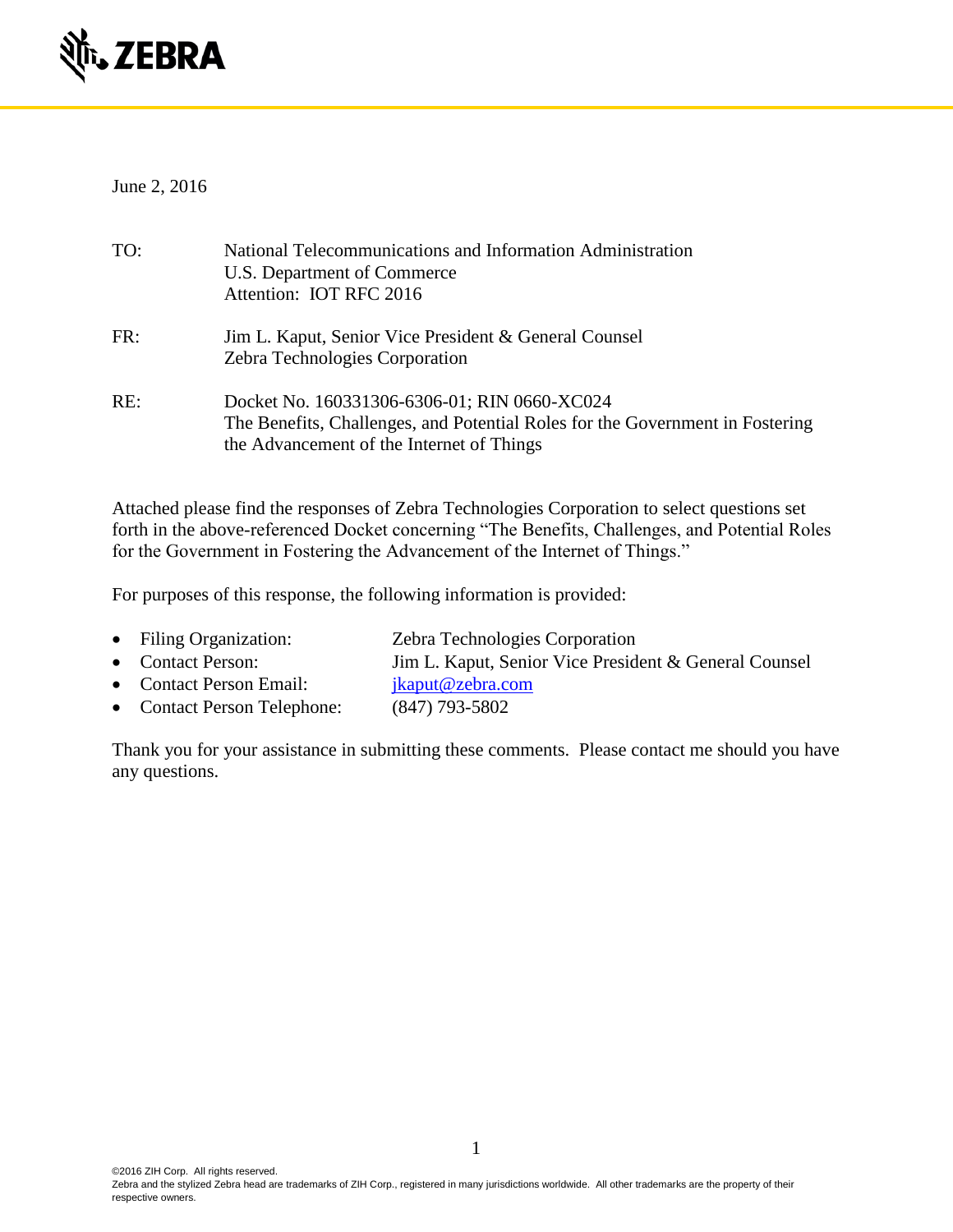## Comments of Zebra Technologies Corporation

### National Telecommunications and Information Administration Request for Comments on

"The Benefits, Challenges, and Potential Roles for the Government in Fostering the Advancement of the Internet of Things"

> Docket No. 160331306-6306-01 81 Fed Reg. 19956 (April 6, 2016) RIN 0660-XC024

Submitted By: Jim L. Kaput, Senior Vice President & General Counsel [jkaput@zebra.com](mailto:jkaput@zebra.com) (847) 793-5802 To iotrfc2016@ntia.doc.gov June 2, 2016

Zebra Technologies Corporation ("Zebra") is a global leader in bringing enterprise Internet of Things (IoT) solutions to Business-to-Business (B2B) and Business-to-Government (B2G) markets. With revenues of approximately \$3.6 billion and 7,000 employees in more than 40 countries, Zebra is a trusted business partner with more than 95 percent of all Fortune 500 companies.

In addition, Zebra leads the growing category known as Enterprise Asset Intelligence (EAI) which describes the ability of businesses, government agencies and other organizations to track critical assets within their operations and know exactly what they are, where they are and their condition so they can make smarter, faster decisions that improve their bottom line. EAI leverages and recognizes the fact that people, assets and devices – especially mobile devices – are becoming increasingly connected and that this trend is advancing at an exponential rate. A few key facts help illustrate this point:

- By 2020, there will be 1.75 billion global mobile workers accounting for 42% of the global workforce.<sup>1</sup>
- $\bullet$  By 2020, there will be 21 billion connected devices in a global Internet of Things.<sup>2</sup>

 $\overline{a}$ <sup>1</sup> Source: Strategy Analytics as cited in *Visibility That's Visionary*, Zebra Technologies Corporation (May 31, 2016, 11:15 AM)[, https://www.zebra.com/content/dam/zebra\\_new\\_ia/en-us/campaigns/brand](https://www.zebra.com/content/dam/zebra_new_ia/en-us/campaigns/brand-campaign/zebra-visibility-vision-report-en-us.pdf)[campaign/zebra-visibility-vision-report-en-us.pdf.](https://www.zebra.com/content/dam/zebra_new_ia/en-us/campaigns/brand-campaign/zebra-visibility-vision-report-en-us.pdf)

<sup>2</sup> Source: Gartner Group as cited in *Visibility That's Visionary*, Zebra Technologies Corporation (May 31, 2016, 11:15 AM)[, https://www.zebra.com/content/dam/zebra\\_new\\_ia/en-us/campaigns/brand](https://www.zebra.com/content/dam/zebra_new_ia/en-us/campaigns/brand-campaign/zebra-visibility-vision-report-en-us.pdf)[campaign/zebra-visibility-vision-report-en-us.pdf.](https://www.zebra.com/content/dam/zebra_new_ia/en-us/campaigns/brand-campaign/zebra-visibility-vision-report-en-us.pdf)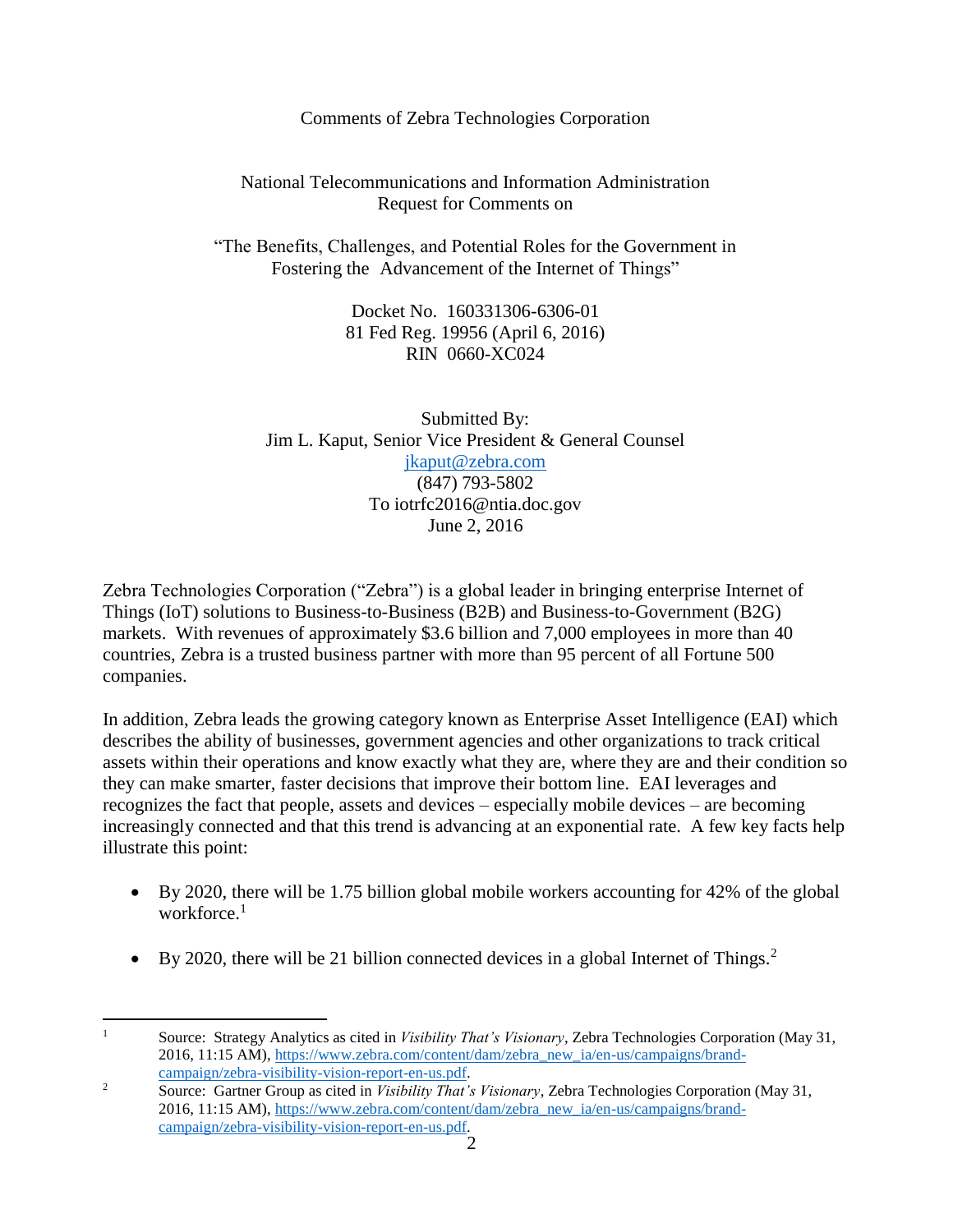By 2020, there will be 44 zettabytes of data with 10% of it coming from the Internet of Things. $3$ 

As a result, Zebra is working with companies, government and other organizations to provide solutions that yield real-time visibility into their processes, assets and people so that faster – and more informed – decisions can be made. The key elements which enable this work include: $4$ 

- **Sense**. The employment of unrivaled expertise in sensor and device connectivity enables companies, government and organizations to inter-connect devices to software and to mobile workers so that decision makers and workers alike have substantially more real-time visibility into operations.
- **Analyze.** Equally important, the provision of easy access to an unprecedented amount of data that EAI enables allows companies, government and organizations to plan more effective short and long-term strategies by delivering real-time insights into the critical data captured by the sensors in connected devices.
- **Act.** The explosive growth of mobile devices across the private, public and non-profit sectors enables management and workers at all levels to act on these visibility-driven insights in real-time, anytime and everywhere.

Zebra is pleased to provide below, where appropriate, its responses to the questions posed by NTIA in its RFC related to the benefits, challenges, and potential roles for the government in fostering the advancement of the Internet of Things.

# *General:*

- 1. Are the challenges and opportunities arising from IoT similar to those that governments and societies have previously addressed with existing technologies, or are they different, and if so, how?
	- a. What are the novel technological challenges presented by IoT relative to existing technological infrastructure and devices, if any? What makes them novel?
	- b. What are the novel policy challenges presented by IoT relative to existing technology policy issues, if any? Why are they novel? Can existing policies and policy approaches address these new challenges, and if not, why?
	- c. What are the most significant new opportunities and/or benefits created by IoT, be they technological, policy, or economic?

To understand the true importance of the Internet of Things (IoT) to American society and the U.S. economy, it is critical to understand the building blocks upon which the IoT rests and how the convergence of key trends in technology has created revolutionary new

 $\overline{\mathbf{3}}$ <sup>3</sup> Source: Digital Universe Study as cited in *Visibility That's Visionary*, Zebra Technologies Corporation (May 31, 2016, 11:15 AM)[, https://www.zebra.com/content/dam/zebra\\_new\\_ia/en-us/campaigns/brand](https://www.zebra.com/content/dam/zebra_new_ia/en-us/campaigns/brand-campaign/zebra-visibility-vision-report-en-us.pdf)[campaign/zebra-visibility-vision-report-en-us.pdf.](https://www.zebra.com/content/dam/zebra_new_ia/en-us/campaigns/brand-campaign/zebra-visibility-vision-report-en-us.pdf)

<sup>4</sup> Source: Zebra Technologies Corporation, *Visibility That's Visionary*, (May 31, 2016, 11:15 AM), [https://www.zebra.com/us/en/cpn/visibility.html.](https://www.zebra.com/us/en/cpn/visibility.html)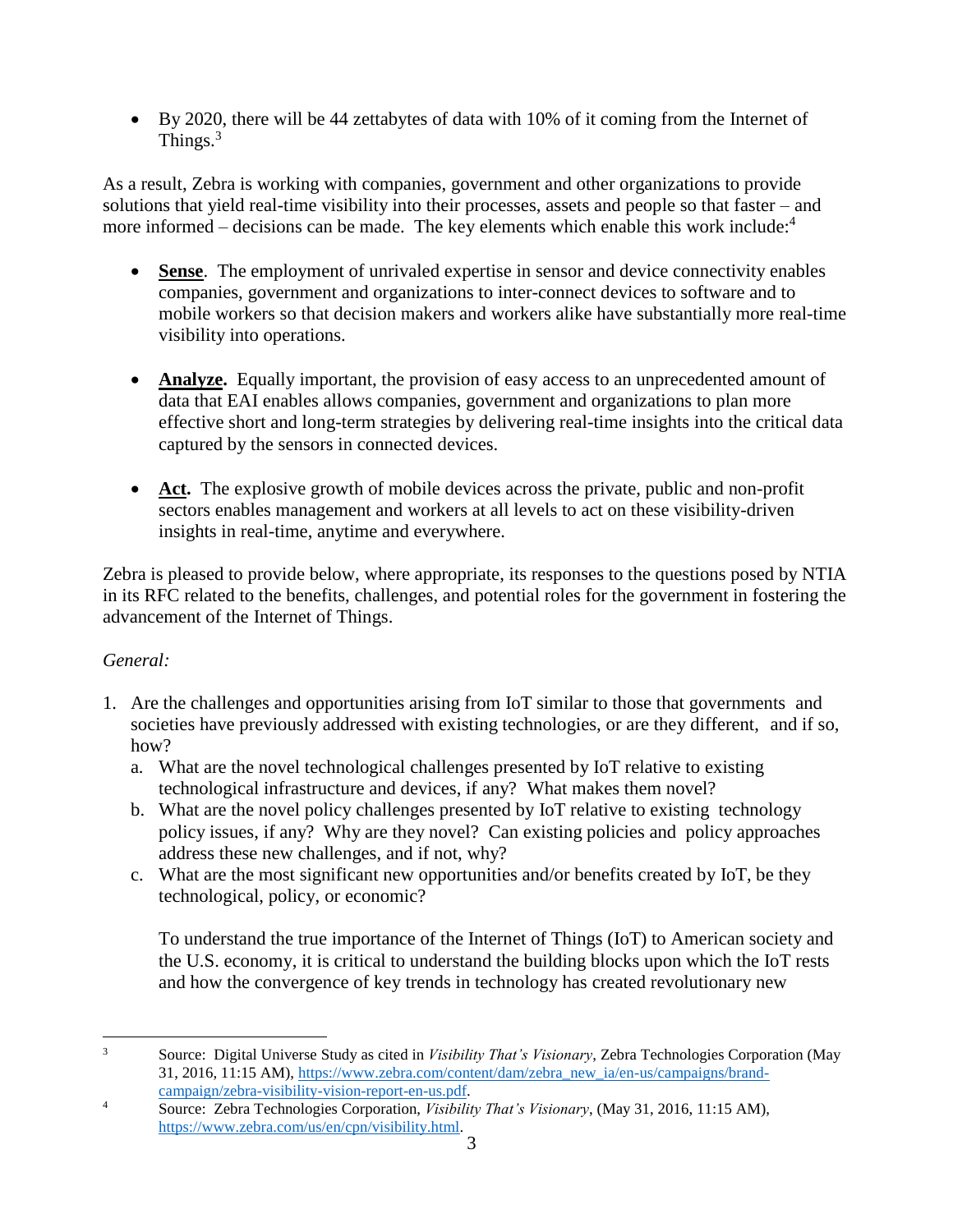platforms that will enhance future Business-to-Business (B2B), Business-to-Government (B2G), and Business-to-Consumer (B2C) performance and experiences.

As with all new technology platforms, there are or will be technical challenges with IoT that will require an initial solution that will be subsequently subject to ongoing, continuous improvement. Among these challenges will be the need to ensure the security of connected devices, the data those devices capture and transmit and the cloud platform on which the devices interact. Privacy concerns, especially in areas such as health care, will also require thoughtful resolution.

Consequently, the primary policy challenge for policymakers is to foster an environment that supports the rapid development, deployment and subsequent advancement of secure IoT-enabled technologies in a manner that simultaneously addresses concerns over data security, encryption and privacy. The goal must be to encourage the rapid development and deployment of technologies which provide enhanced, secure and real-time visibility and access to information in a way that empowers workers to undertake more effective and timely decisions and actions. It is for this reason that we urge Congress and the Administration to take a thoughtful regulatory approach to governing the IoT and the countless solution applications it enables.

Additionally, Zebra recommends that policy makers appreciate the fact that technology and policy issues attendant to B2B and B2G applications of IoT solutions and wearable technologies may differ – at least in some instances – from issues which arise in a B2C setting and that legislative and regulatory action should take care to identify and appropriately manage any such potential differences. For the U.S. economy, much of the benefit from the IoT will come from its application in an enterprise (i.e., B2B or B2G) setting. Indeed, among the key findings set forth in the October, 2014 study<sup>5</sup> conducted by Forrester Consulting and commissioned Zebra Technologies, it was noted that:

- "Global firms recognize the transformational role of IoT solutions. Over 80% of surveyed firms agreed that IoT solutions will be the most strategic technology initiative for their organization in a decade. These firms represent many sectors, including retail, manufacturing, consumer products, transportation, healthcare, government, oil/gas, and hospitality. Organizations deploy these IoT solutions to address a variety of strategic, operational, and business challenges."
- "Organizations can achieve a wide range of business benefits from IoT solution deployment. Improved customer experience leads the list of benefits, with 49% of firms identifying this as one of the top five benefits of deploying IoT solutions. Supply chain optimization, visibility, and loss prevention closely follow and were identified as a top five benefit by between 45% and 46% of firms. By enhancing supply chain processes, firms can improve business process efficiencies, reduce working capital, and locate assets."

 $\overline{\mathbf{5}}$ <sup>5</sup> Source: Forrester Research, Inc., "Internet-Of-Things Solution Deployment Gains Momentum Among Firms Globally" a study conducted by Forrester Consulting and commissioned by Zebra Technologies, October 2014.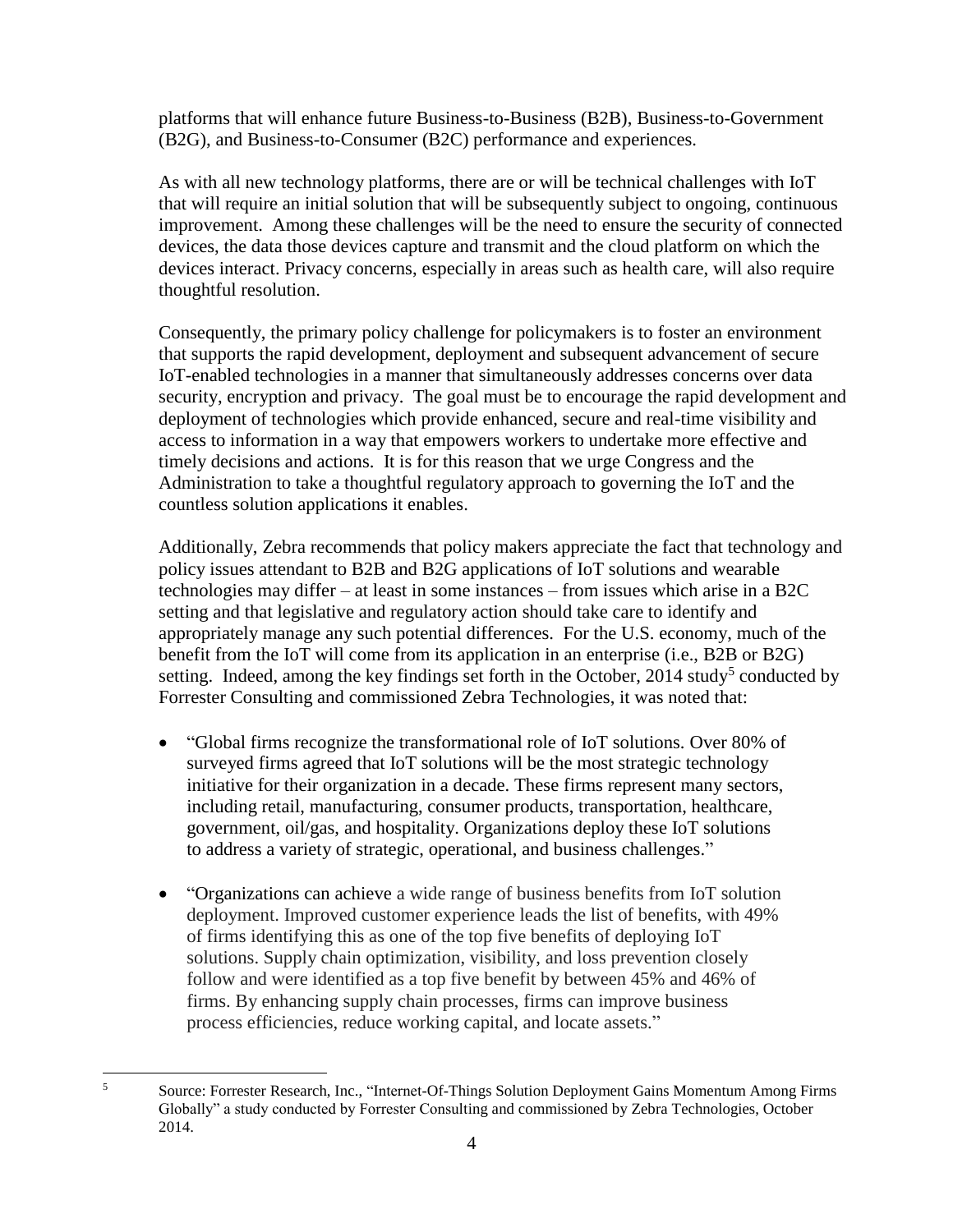2. The term "Internet of Things" and related concepts have been defined by multiple organizations, including parts of the U.S. Government such as NIST and the FTC, through policy briefs and reference architectures. What definition(s) should we use in examining the IoT landscape and why? What is at stake in the differences between definitions of IoT? What are the strengths and limitations, if any, associated with these definitions?

Broadly speaking, the term "Internet of Things" (IoT) in a B2B/B2G context relates to the ability of platforms to interoperate and communicate over a network. Tomorrow's products will be embedded with sensors and "smarts" – software and electronics – that collect data, enable real-time feedback and communication, and exchange information with other platforms (device-to-device), clouds (device-to-cloud), networks (device-to-gateway). In turn, these products or devices send information and insight back to people through back-end data management. As IoT continues to grow in the B2B, B2G and B2C markets, it will expand over time to include more and more connected objects, or *things.*

In B2B and B2G settings, IoT represents new ways to enhance data flow and management of current/future manufacturing/service equipment with actionable intelligence to improve productivity, and very often, operator safety, with advanced proximity and environmental sensing controls. Additionally, IoT provides new ways in which to enhance the overall customer experience.

With its leadership in IoT-based Enterprise Asset Intelligence (EAI) in B2B and B2G markets, Zebra agrees with the definition provided in the October,  $2014$  study<sup>6</sup> conducted by Forrester Consulting and commissioned by Zebra Technologies which stated:

"Connected world solutions, often referred to as the Internet of Things (IoT), leverage machine-to-machine (M2M) technologies (e.g., sensors, GPS technology, and RFID tags) to link physical assets to analytics and control systems through the Internet."

The Forrester Consulting study further noted that the definition of Internet of Things appropriately should reflect:

"*Smart interconnected devices that businesses (government and non-profits) use to get more visibility into the identification, location, and condition of products, assets, transactions, or people to drive more effective and timely business decisions or to improve customer interactions."* (emphasis added)

- 3. With respect to current or planned laws, regulations, and/or policies that apply to IoT:
	- a. Are there examples that, in your view, foster IoT development and deployment, while also providing an appropriate level of protection to workers, consumers, patients, and/or other users of IoT technologies?
	- b. Are there examples that, in your view, unnecessarily inhibit IoT development and deployment?

 $\overline{6}$ <sup>6</sup> Source: Forrester Research, Inc., "Internet-Of-Things Solution Deployment Gains Momentum Among Firms Globally" a study conducted by Forrester Consulting and commissioned by Zebra Technologies, October 2014.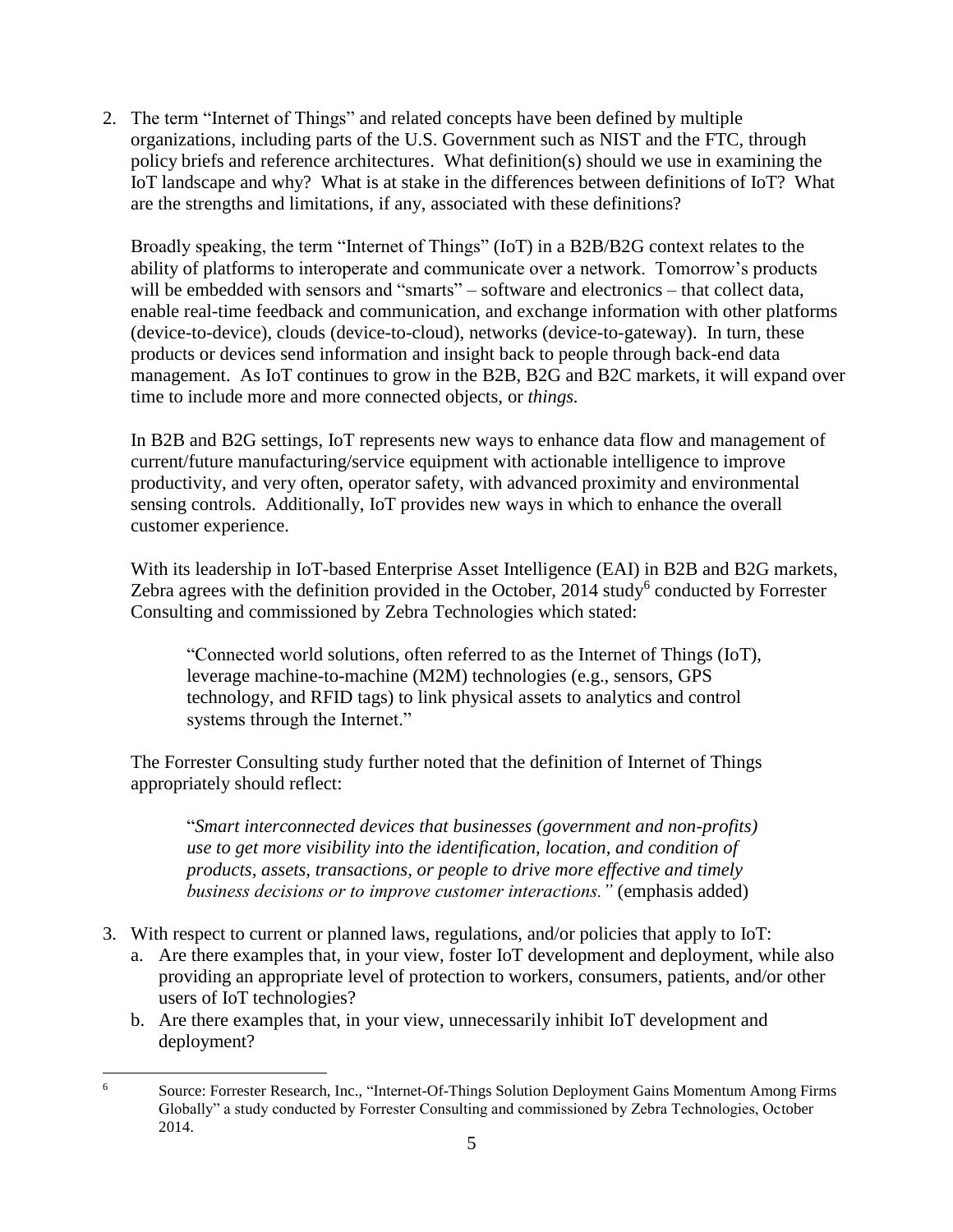There are a large number of policies that can impact the development and deployment of the Internet of Things (IoT). In general, it is Zebra's view that policies which artificially inhibit the flow and use of data can have an adverse impact upon economic growth as realtime data has become the life's blood of today's data-centric world. Additionally, policies should help support B2B and B2G users (i.e., enterprise users) in addressing key IoT challenges such as complexity, connectivity and legacy devices, and device management.

4. Are there ways to divide or classify the IoT landscape to improve the precision with which public policy issues are discussed? If so, what are they, and what are the benefits or limitations of using such classifications? Examples of possible classifications of IoT could include: consumer vs. industrial; public vs. private; device-to-device vs. human interfacing.

The Internet of Things (IoT) is being deployed in B2B, B2G and B2C markets. In each market, the benefits are expressed in terms of supply chain optimization (often associated with the B2B and B2G markets), an enhanced user experience (often associated with the B2C market), or both. Each market has its own characteristics and policy prescriptions should accordingly reflect the unique requirements of each market. Additionally, IoT is found and deployed in different ways, including IoT in physical objects (device-to-device), IoT in the cloud (deviceto-cloud) and IoT in networks (device-to-gateway) and policy must be tailored to the unique features of each kind of deployment.

## *Technology:*

Technology is at the heart of IoT and its applications. IoT development is being driven by a very diverse set of stakeholders whose expertise in science, research, development, deployment, measurements and standards are enabling rapid advances in technologies for IoT. It is important to understand what technological hurdles still exist, or may arise, in the development and deployment of IoT, and if the government can play a role in mitigating these hurdles.

- 6. What technological issues may hinder the development of IoT, if any?
	- a. Examples of possible technical issues could include:
		- i. Interoperability
		- ii. Insufficient/contradictory/proprietary standards/platforms
		- iii. Spectrum availability and potential congestion/interference
		- iv. Availability of network infrastructure
		- v. Other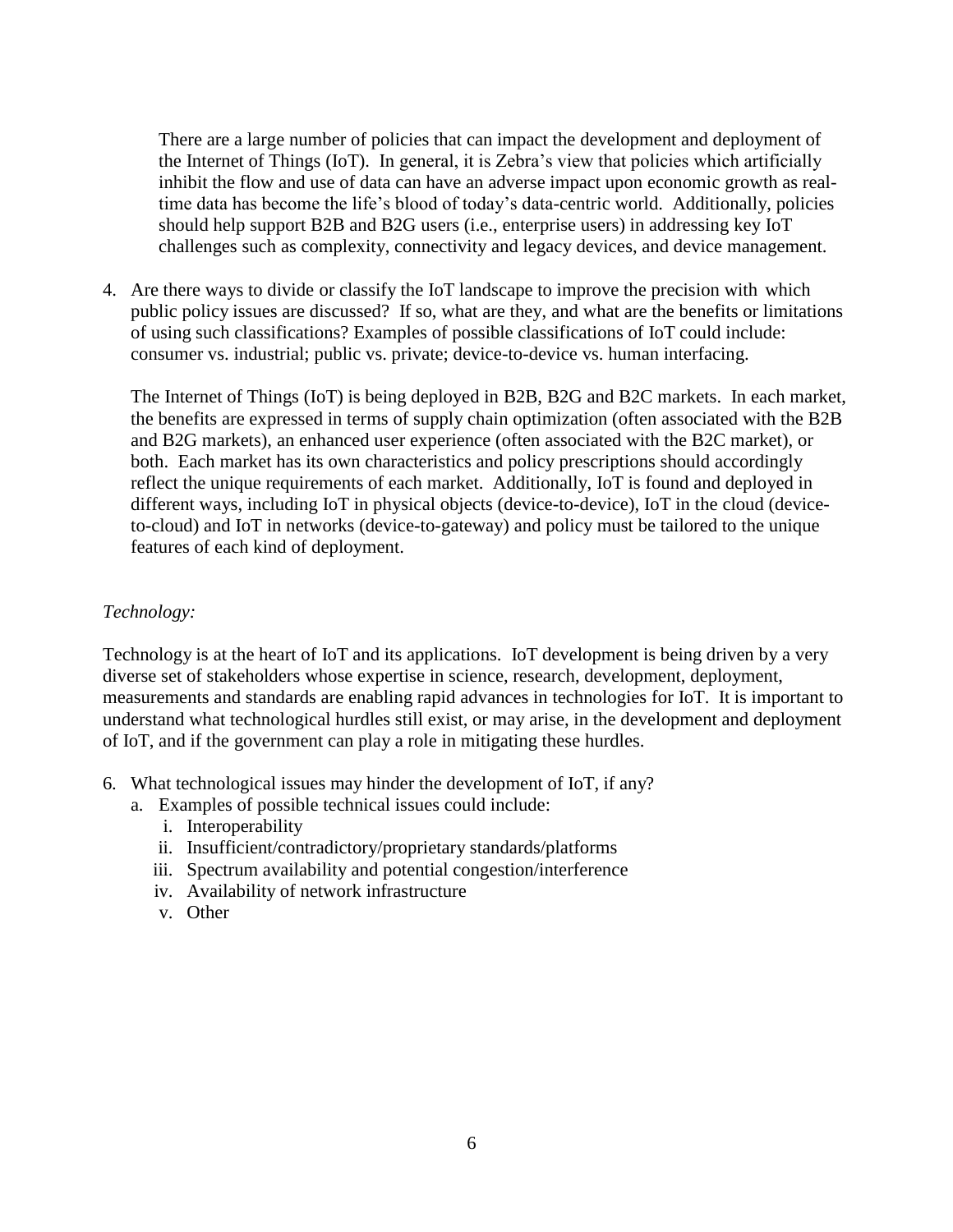b. What can the government do, if anything, to help mitigate these technical issues? Where may government/private sector partnership be beneficial?

Federal policy should assist and support business, government and other organizations in successfully addressing Internet of Things (IoT) challenges. As noted in a Zebra Technologies Corporation White Paper on accelerating IoT deployment: 7

"Successful IoT deployment must address several challenges to return the most value from Big Data", including:

- Complexity. An IoT deployment is similar to any other complex set of technology – but with potentially more moving parts. Planning, integrating, and testing the ecosystem and ensuring it is mission-critical ready is no easy task. Specifying and connecting sensors and actuators to the cloud in a standard, uniform way is difficult because device manufacturers often use protocols and firmware optimized for that particular device. This complexity is often a barrier to success, and adds risk and costs.
- Connectivity and Legacy Devices. Forrester Research points out that there is no unified interconnection standard to enable seamless integration across IoT devices, applications, and services in all vertical markets.<sup>8</sup> While a growing range of sophisticated sensors and actuators are now capable of connecting to Wi-Fi®, ZigBee®, Bluetooth®, and other networks by design, the vast majority of devices in the field are capable of only very basic local area network (LAN) connectivity. And very few of these devices are truly Internetaware. These at-the-edge legacy devices include hard-wired sensors, programmable logic controllers (PLCs) using their own communication protocols, and often form the backbone of large-scale operations in heavy industries, energy production and distribution, and transportation and logistics. Integrating legacy devices to an IoT ecosystem and the cloud requires intermediate-edge boxes, which upgrade the capabilities of legacy devices without replacing them.
- Device Management. The growing availability of devices at-the-edge creates a need to manage many different types of information sources, with different formats, frequency of updates, quality, and reliability. Device management is often cumbersome and complex, performing service and maintenance tasks online requires proprietary tools. Currently, applications can only consume specific data feeds from the field and support only specific process needs. The

 $\overline{a}$ 

<sup>7</sup> Source: Zebra Technologies Corporation, *Zebra Accelerates Your Path To The Internet Of Things: Create a Visible Value Chain across your critical business operations,* (June 1, 2016, 7:54 PM), [https://www.zebra.com/content/dam/zebra/white-papers/en-us/internet-of-things-en-us.pdf.](https://www.zebra.com/content/dam/zebra/white-papers/en-us/internet-of-things-en-us.pdf)

<sup>8</sup> Source: Forrester Research, Inc., "Prepare I&O For the 'Internet of Things," April 11, 2013, as cited in *Zebra Accelerates Your Path To The Internet Of Things: Create a Visible Value Chain across your critical business operations*, (June 1, 2016, 7:54 PM), [https://www.zebra.com/content/dam/zebra/white-papers/en-us/internet](https://www.zebra.com/content/dam/zebra/white-papers/en-us/internet-of-things-en-us.pdf)[of-things-en-us.pdf.](https://www.zebra.com/content/dam/zebra/white-papers/en-us/internet-of-things-en-us.pdf)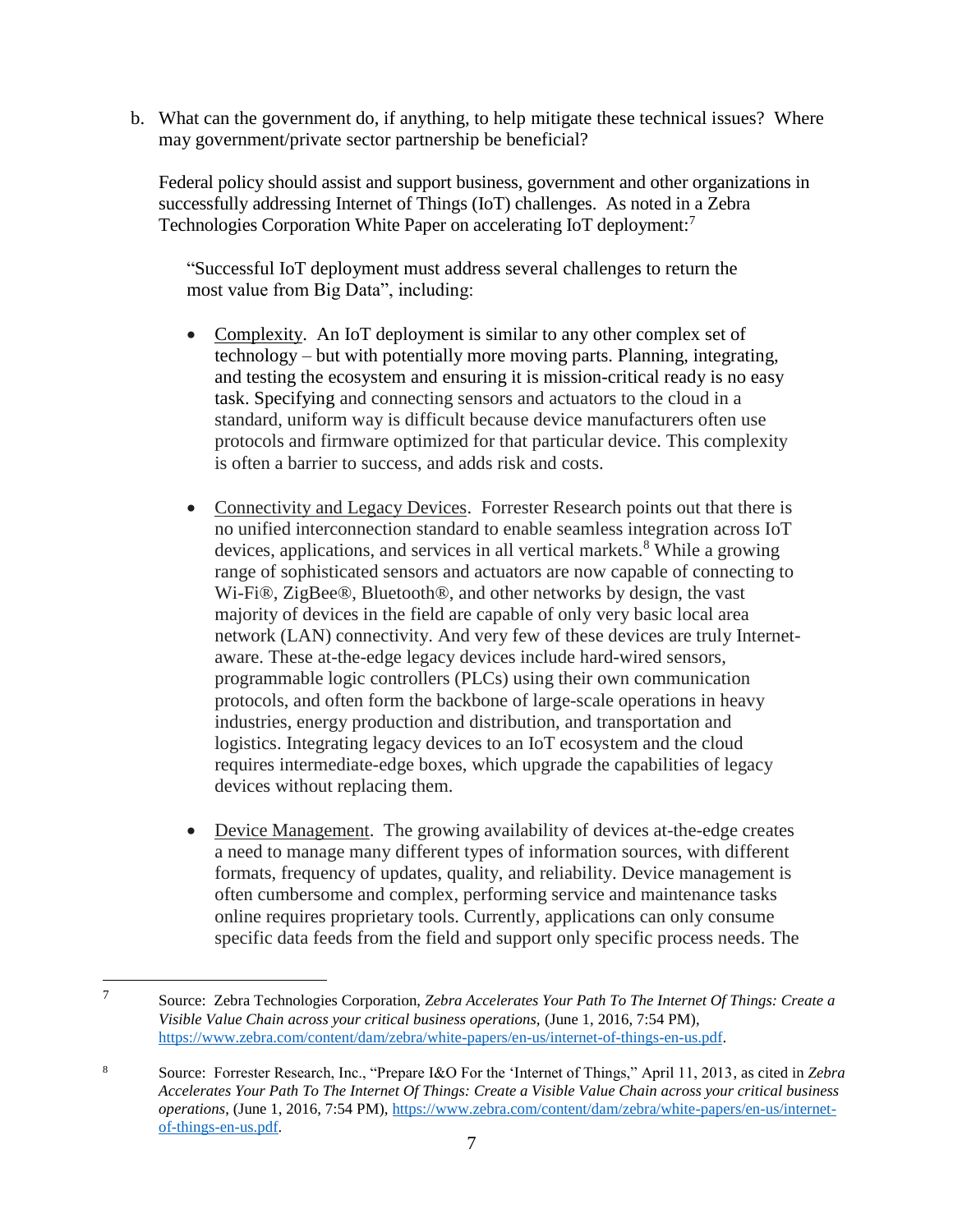result falls far short of providing complete end-to-end visibility. There is a clear need to add a layer of middleware that simplifies and streamlines all this information, creating a "single pane of glass" interface for all IoT devices, and securely providing it to enterprise applications.

Though less a policy issue than a business consideration and decision, it is essential for enterprise users to team with the right IoT solution partner. Again, as noted in the Zebra Technologies White Paper<sup>9</sup>:

"Most IT departments simply do not have the resources or expertise to enable a complete IoT solution that scales and delivers top value. In addition, enterprises are looking for pricing and business flexibility, with proven CAPEX/OPEX models that are applicable to their unique needs. Rather than risk failure, forward-thinking enterprises are seeking IoT solution implementation assistance from device manufacturers.

C-level decision makers realize that firms specializing in the design and creation of enabling technologies such as barcodes, sensors, RFID tags, and GPS devices are the optimal partners for IoT solution implementations. Research demonstrates that 66% of surveyed organizations turn to device manufacturers for help with implementing IoT solutions.<sup>10</sup> Achieving the IoT vision requires a solution provider that understands the complexities of diverse component integration, and brings to the table proven domain expertise from a wide range of vertical markets."

Additionally, a study<sup>11</sup> which focused on IoT solution deployment that was conducted by Forrester Consulting and commissioned by Zebra Technologies notes that:

"Wi-Fi, real-time location tracking, and security sensors are important technological elements of IoT solutions in B2B and B2G settings. In fact, 83% of firms identified Wi-Fi infrastructure and real-time location tracking technologies as important or very important components of IoT solutions. In addition, sensor technologies to monitor assets and the surrounding environment were identified as important or very important technology elements by at least 80% of global firms. Each technology element has unique characteristics related to security issues, installation costs, and reliability, which must be considered. For example, Wi-Fi, wireless LAN (WLAN), and

 $\overline{a}$ 

<sup>9</sup> Source: Zebra Technologies Corporation, *Zebra Accelerates Your Path To The Internet Of Things: Create a Visible Value Chain across your critical business operations,* (June 1, 2016, 7:54 PM), [https://www.zebra.com/content/dam/zebra/white-papers/en-us/internet-of-things-en-us.pdf.](https://www.zebra.com/content/dam/zebra/white-papers/en-us/internet-of-things-en-us.pdf)

<sup>10</sup> Source: Forrester Research, Inc., "Building Value from Visibility," October 2012 as cited in *Zebra Accelerates Your Path To The Internet Of Things: Create a Visible Value Chain across your critical business operations*, (June 1, 2016, 7:54 PM), [https://www.zebra.com/content/dam/zebra/white-papers/en-us/internet](https://www.zebra.com/content/dam/zebra/white-papers/en-us/internet-of-things-en-us.pdf)[of-things-en-us.pdf.](https://www.zebra.com/content/dam/zebra/white-papers/en-us/internet-of-things-en-us.pdf)

<sup>11</sup> Source: Forrester Research, Inc., "Internet-Of-Things Solution Deployment Gains Momentum Among Firms Globally" a study conducted by Forrester Consulting and commissioned by Zebra Technologies, October 2014.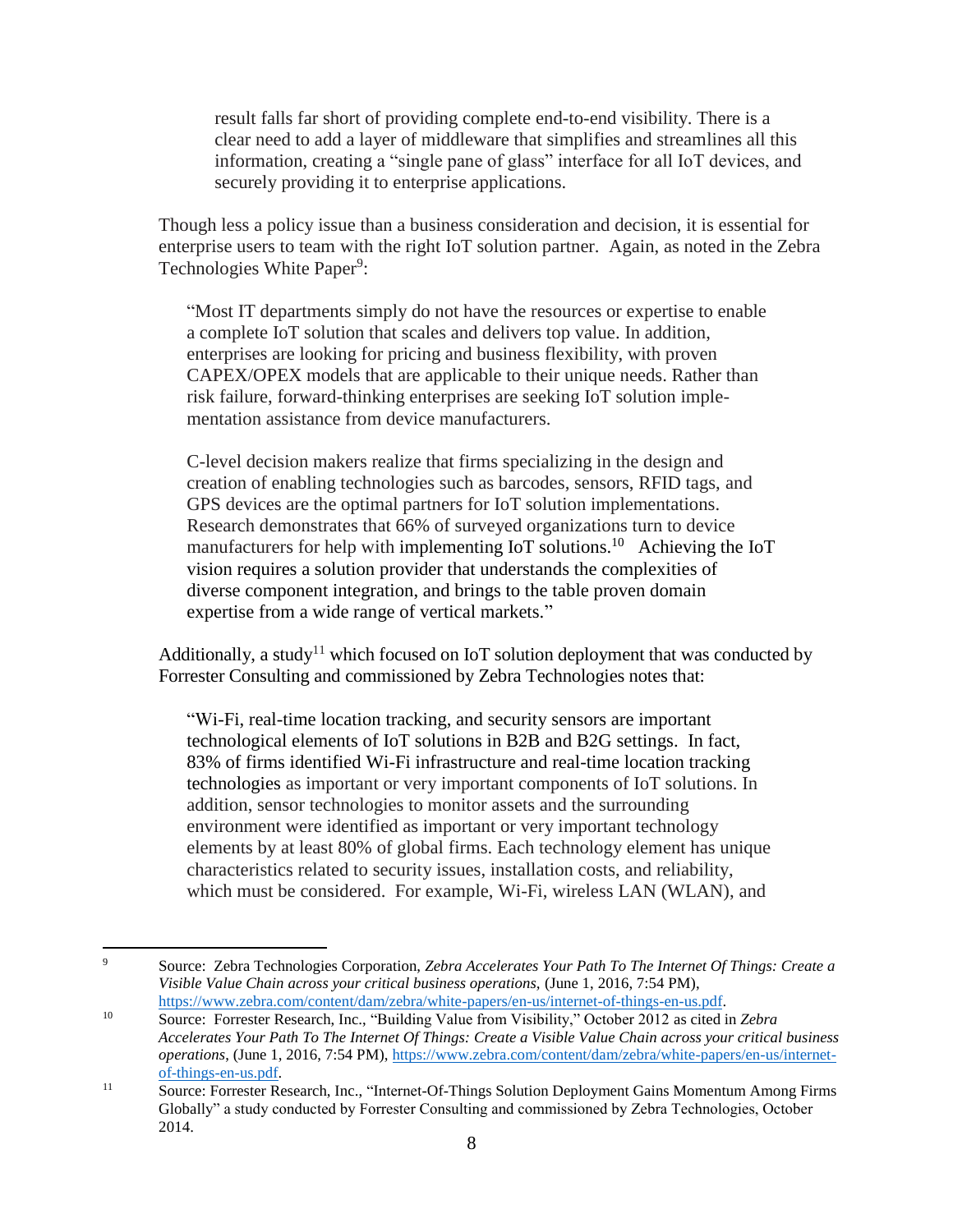ZigBee solutions are suited for supply chain applications, while cellular technology solutions are ideal for real-time monitoring assets."

The use of such critical components, in turn, requires and argues for polices which foster or provide for such things as an open standards writing process, interoperability, adequate levels of spectrum availability, and needed levels of network infrastructure.

7. NIST and NTIA are actively working to develop and understand many of the technical underpinnings for IoT technologies and their applications. What factors should the Department of Commerce and, more generally, the federal government consider when prioritizing their technical activities with regard to IoT and its applications, and why?

Federal efforts to constructively foster Internet of Things (IoT) growth and deployment must recognize, at least in B2B and B2G settings, that companies, government and nonprofits must have access to accurate business intelligence in near-real time to be successful. Meeting these needs requires connectivity and visibility of smart devices. As a result:

"Businesses are (and have been) adopting a wide range of smart device technologies to improve visibility into processes and operations. The vast majority of these devices include barcodes, radio frequency identification (RFID), global positioning system (GPS), and environmental sensors. More recently, real-time locating systems (RTLS) have also joined the IoT mix for monitoring and communicating the status and movement of physical assets to mitigate business problems."<sup>12</sup>

The more federal policy and action can support these core component elements of IoT in B2B and B2C settings, the more the overall U.S. economy will benefit and grow.

# *Infrastructure:*

Infrastructure investment, innovation, and resiliency (such as across the information technology, communications, and energy sectors) will provide a foundation for the rapid growth of IoT services.

10. What role might the government play in bolstering and protecting the availability and resiliency of these infrastructures to support IoT?

Efforts by the federal government to collaborate with U.S. companies on data security and the enforcement of intellectual property laws can play a key role in protecting the availability and resiliency of the infrastructure upon which IoT deployment and growth will rest.

 $12<sup>12</sup>$ 

<sup>12</sup> Source: Zebra Technologies Corporation, *Zebra Accelerates Your Path To The Internet Of Things: Create a Visible Value Chain across your critical business operations,* (June 1, 2016, 7:54 PM), [https://www.zebra.com/content/dam/zebra/white-papers/en-us/internet-of-things-en-us.pdf.](https://www.zebra.com/content/dam/zebra/white-papers/en-us/internet-of-things-en-us.pdf)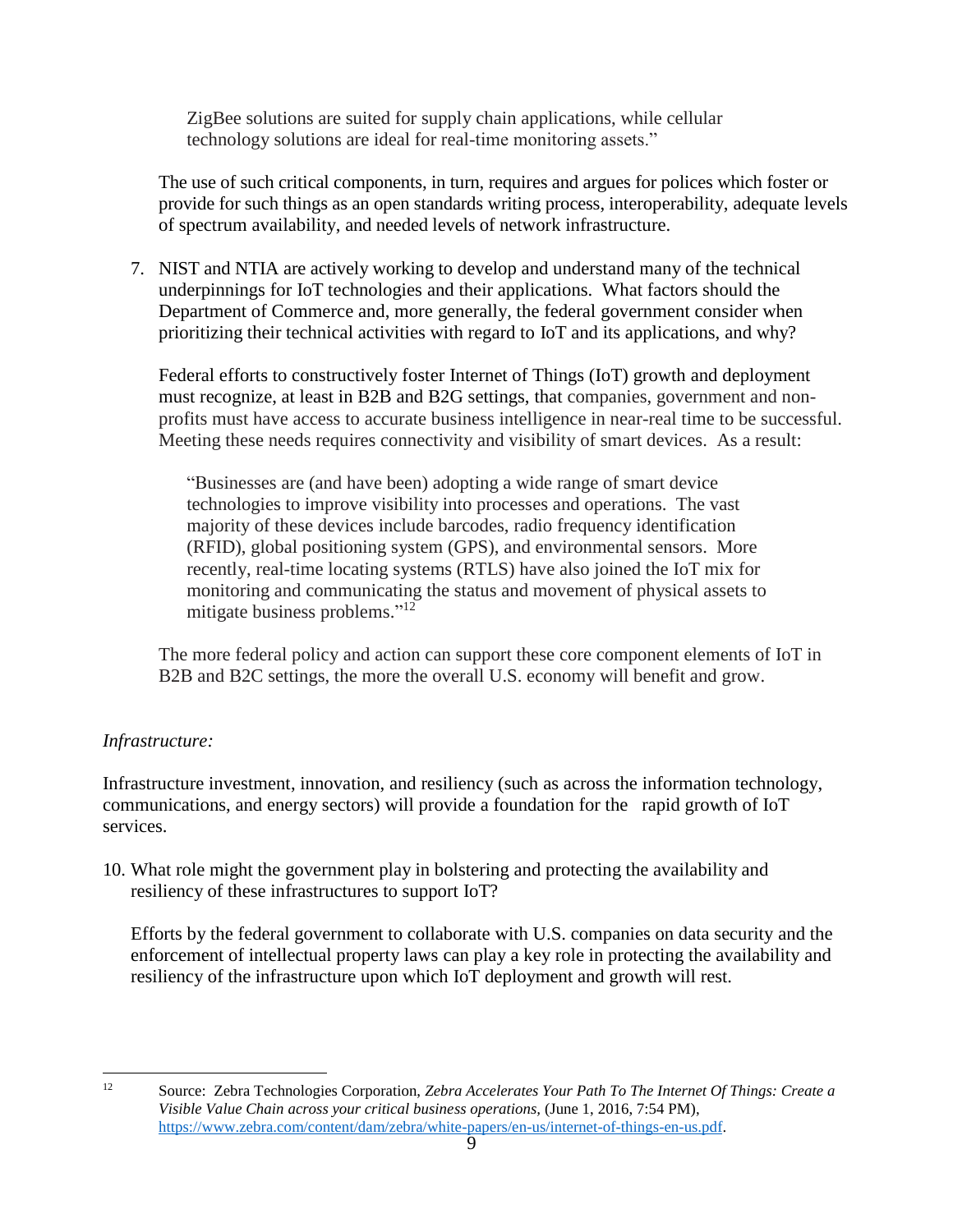## *Economy:*

IoT has already begun to alter the U.S. economy by enabling the development of innovative consumer products and entirely new economic sectors, enhancing a variety of existing products and services, and facilitating new manufacturing and delivery systems. In light of this, how should we think of and assess IoT and its effects?The questions below are an effort to understand both the potential economic implications of IoT for the U.S. economy, as well as how to quantify and analyze the economic impact of IoT in the future. The Department is interested in both the likely implications of IoT on the U.S. economy and society, as well as the tools that could be used to quantify that impact.

- 12. Should the government measure the economic impact of IoT? If so, how?
	- a. Are there novel analytical tools that should be applied?
	- b. Does IoT create unique challenges for impact measurement?

Zebra Technologies does not offer a specific view as to how to measure the overall economic impact of the Internet of Things (IoT). There may not be a single given measure that can fully calculate the compounding effects of improvements to efficiency that will be gained through the global adoption of IoT across multiple industries. Perhaps a fair starting point for assessing the IoT's impact upon the economy can be found in reviewing the economic impact that resulted from the original introduction of the Internet into manufacturing and services.

On an overall basis, Zebra Technologies believes the economic benefit of IoT deployment in the B2B and B2G sectors – which the company calls "Enterprise Asset Intelligence" (EAI) – will be significant for the United States. This view reflects the company's conviction that:

"IoT-enabled devices are becoming a key method for providing 'right now' visibility into supply chains, distribution centers, land and seaports, and for helping to secure facilities, indoor and outdoor. These devices are also prevalent in very tight process-driven tasks where instantaneous feedback and control are essential, specifically in the energy sector. Businesses can use this deep visibility to eliminate inefficiencies in industries such as manufacturing, healthcare, transportation, energy, and retail.

For example, IoT can help identify, locate, or measure the condition of assets, people, or transactions within a facility. In such instances, RFID and RTLS tags allow organizations to quickly track and locate high-value items such as tools, large assemblies, and vehicles. Businesses can use this data to optimize processes, reduce shrinkage, and provide better security and safety throughout the workplace. Deep visibility into mission critical operations provides measureable metrics enabling the enterprise to make better-informed decisions and inspire innovation." 13

 $13$ <sup>13</sup> Source: Zebra Technologies Corporation, *Zebra Accelerates Your Path To The Internet Of Things: Create a Visible Value Chain across your critical business operations,* (June 1, 2016, 7:54 PM), [https://www.zebra.com/content/dam/zebra/white-papers/en-us/internet-of-things-en-us.pdf.](https://www.zebra.com/content/dam/zebra/white-papers/en-us/internet-of-things-en-us.pdf)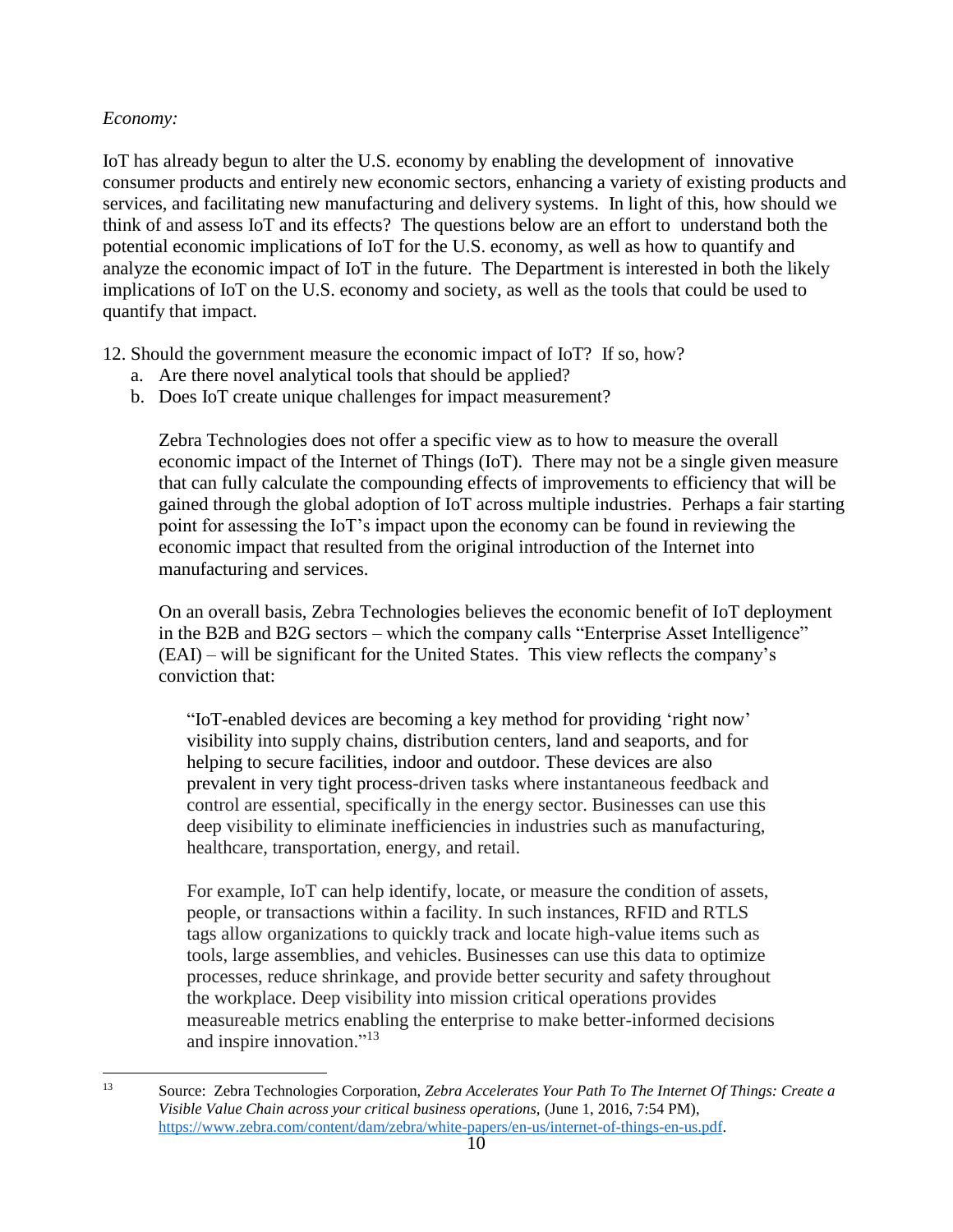All of these benefits converge to drive higher levels of productivity for individual workers, companies, industry sectors and, over time, the overall American economy

- 13. What impact will the proliferation of IoT have on industrial practices, for example, advanced manufacturing, supply chains, or agriculture?
	- a. What will be the benefits, if any?
	- b. What will be the challenges, if any?
	- c. What role or actions should the Department of Commerce and, more generally, the federal government take in response to these challenges, if any?

The Internet of Things (IoT)/Enterprise Asset Intelligence (EAI) contributes to the stream of data that organizations will store and mine by enabling interconnectivity of Internetaware devices. This ecosystem of connectivity helps provide enterprises with deep visibility into their organizations' operational events, accessible through the cloud, anytime, anywhere and in-between. The deployment of IoT/EAI solutions enables this "visibility that's visionary" into operations and drives improvement in overall worker and organizational performance. Examples that Zebra has set forth in a White Paper on accelerating IoT  $deployment<sup>14</sup>$  include:

• Manufacturing. In manufacturing, supply chains span geographical regions and depend on a web of suppliers, distributors, and planners. Each link in the supply chain can create inefficiencies and cost challenges that ripple throughout the logistics, warehousing and manufacturing process. Making operations more efficient not only requires visibility into individual processes, but also interconnectivity and visibility across the entire business ecosystem.

Manufacturers have materials arriving at multiple sites from suppliers around the world. Likewise, their finished goods ship to retailers and consumers globally. This creates additional logistical visibility requirements that must be met to avoid additional costs, long lead times, and poor customer service. Achieving the visibility goal calls for solutions that reduce IT complexities, connects legacy devices, and that are truly mission-critical ready.

 Retail. The retail industry faces logistical difficulties similar to manufacturing, and is even more cost-constrained. Maintaining the right level of inventory while tracking and tracing every product requires real-time visibility into both the supply chain and inventories. For large retail chains, the challenge is even greater. Maximizing inventory turns, improving employee efficiency and sales strategies while enhancing the customer experience requires system collaboration and scalability that can span across geographical regions.

Retailers are seeking better ways to bridge their online presence with traditional brick-and-mortar stores through cross-channel selling. Having the ability to

 $14$ <sup>14</sup> Source: Zebra Technologies Corporation, *Zebra Accelerates Your Path To The Internet Of Things: Create a Visible Value Chain across your critical business operations,* (June 1, 2016, 7:54 PM), [https://www.zebra.com/content/dam/zebra/white-papers/en-us/internet-of-things-en-us.pdf.](https://www.zebra.com/content/dam/zebra/white-papers/en-us/internet-of-things-en-us.pdf)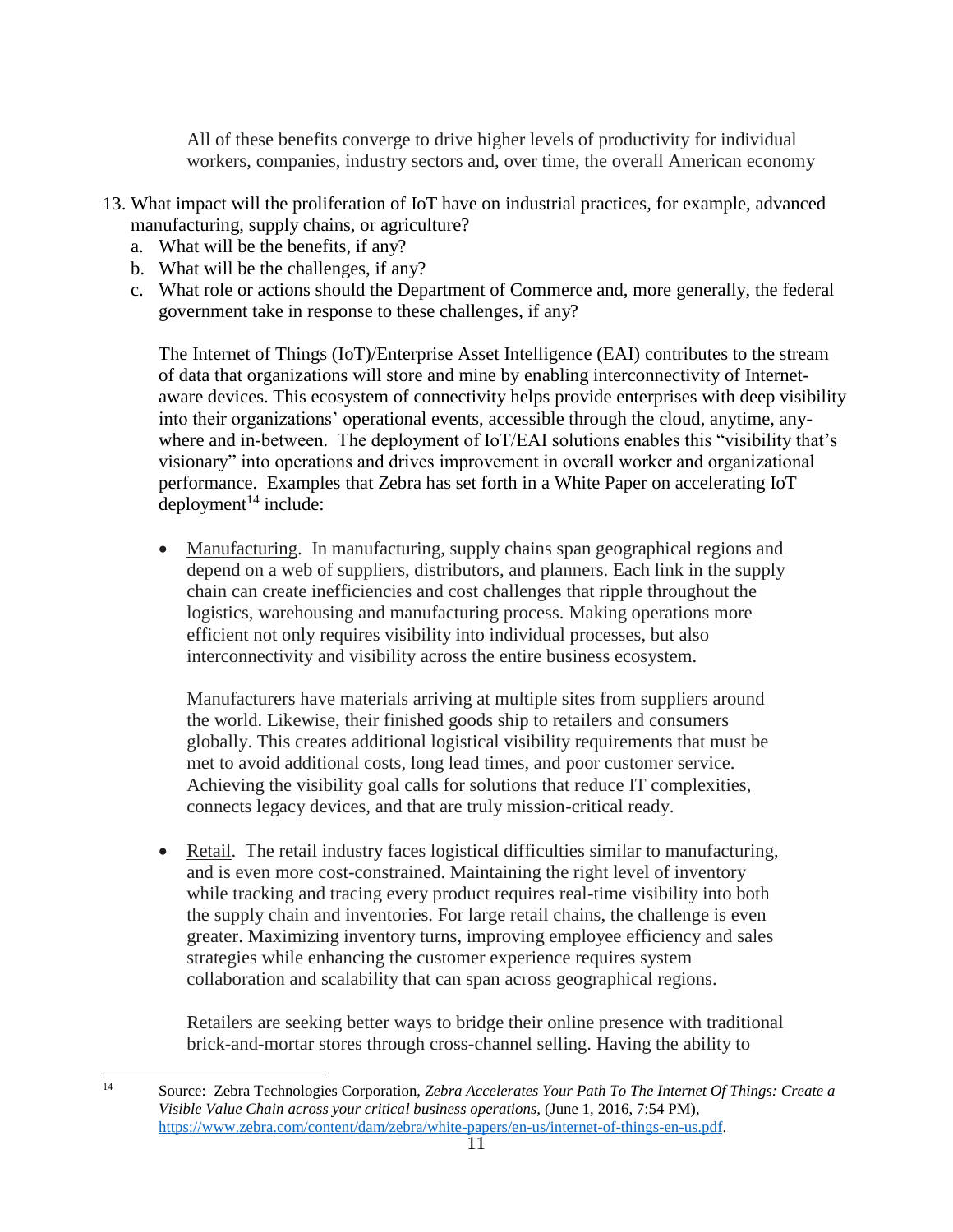collect information, at every point whenever data changes status – from the manufacturer, through the distributor, to the sales floor – is significant. Coupling this data with sales and marketing metrics collected from fixed pointof-sale (POS) devices and smartphones can pay big dividends in driving customer loyalty programs. When properly implemented, retailers can link their smart devices together with their data center and capitalize on each facet of Big Data.

 Healthcare. Heavily regulated and moving to further digitization, the healthcare industry faces major hurdles in the drive to improve patient safety, enhance worker efficiency, and control costs. Electronic health records (EHRs) adoption paves the way for maintaining detailed, accurate, and life-long individual patient records. In addition, medical facilities leverage RFID tags to achieve 100% asset visibility, which helps reduce theft, optimize response times, and improve asset utilization by medical staff.

Healthcare staff increasingly use the data generated from barcodes on patient wristbands, medications, laboratory orders/results and other diagnostic tests in various hospital departments to positively verify patient identity. Ensuring the right medication dose to the right patient at the right time requires verifiable visibility and precise accuracy. With the right IoT solution, healthcare professionals can integrate with EHR systems, minimizing medication and laboratory errors, while maximizing patient safety and improving the quality of care.

A recent survey reported that 85% of respondents agreed that smart interconnected devices provide the necessary visibility to drive more effective, timely business decisions and improve customer interactions.<sup>15</sup> The Big Data information collected from IoT solutions can enable more informed decisionmaking, improve operational processes through real-time analytics, and keep IT costs in check.

14. What impact (positive or negative) might the growth of IoT have on the U.S. workforce? What are the potential benefits of IoT for employees and/or employers? What role or actions should the government take in response to workforce challenges raised by IoT, if any?

Internet of Things (IoT)/Enterprise Asset Intelligence (EAI)-based solutions are empowering workers in ways that will make them more productive. For example, with IoT/EAI-based wearable technology, workers can instantly access and view essential documents and complex schematics with just a simple voice command or turn of the head. No hands, no laptop nor any fixed mobile workstation is required to get a complex task completed. The savings in time, performance and accuracy are dramatic. Whether it's fixing machines in a manufacturing

 $15$ 

<sup>15</sup> Source: Forrester Research, Inc., "Building Value from Visibility," October 2012 as cited in *Zebra Accelerates Your Path To The Internet Of Things: Create a Visible Value Chain across your critical business operations*, (June 1, 2016, 7:54 PM)[, https://www.zebra.com/content/dam/zebra/white-papers/en-us/internet-of-things-en](https://www.zebra.com/content/dam/zebra/white-papers/en-us/internet-of-things-en-us.pdf)[us.pdf.](https://www.zebra.com/content/dam/zebra/white-papers/en-us/internet-of-things-en-us.pdf)